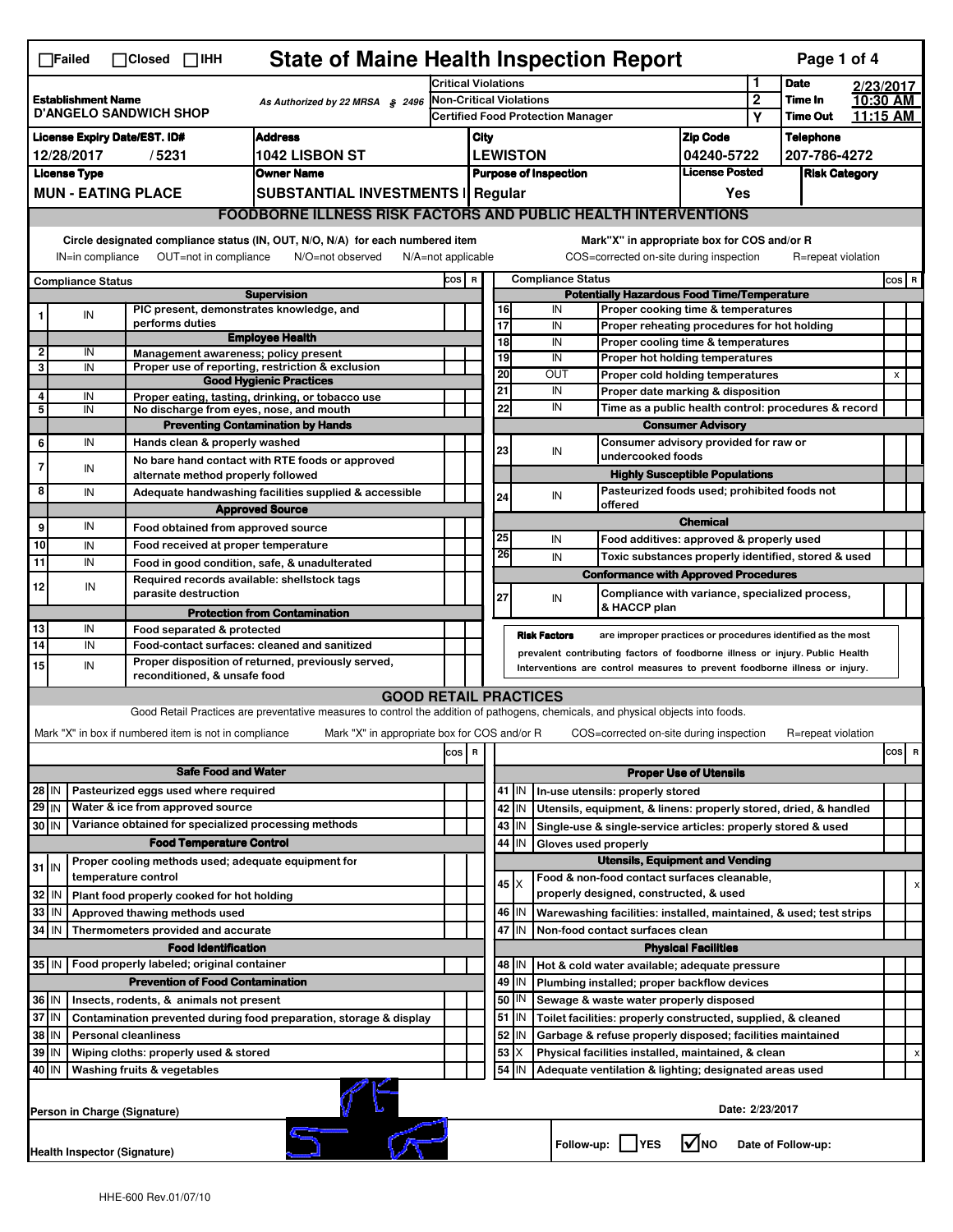|                                                     | Page 2 of 4                      |    |                                 |                          |                        |                                  |
|-----------------------------------------------------|----------------------------------|----|---------------------------------|--------------------------|------------------------|----------------------------------|
| <b>Establishment Name</b>                           |                                  |    | As Authorized by 22 MRSA § 2496 | 2/23/2017<br><b>Date</b> |                        |                                  |
| <b>D'ANGELO SANDWICH SHOP</b>                       |                                  |    |                                 |                          |                        |                                  |
| License Expiry Date/EST. ID#<br>12/28/2017<br>/5231 | <b>Address</b><br>1042 LISBON ST |    | City / State<br><b>LEWISTON</b> | /ME                      | Zip Code<br>04240-5722 | <b>Telephone</b><br>207-786-4272 |
|                                                     |                                  |    | <b>Temperature Observations</b> |                          |                        |                                  |
| Location                                            | <b>Temperature</b>               |    |                                 | <b>Notes</b>             |                        |                                  |
| Hot water                                           | $140+$                           |    |                                 |                          |                        |                                  |
| meat tray                                           | 46                               |    |                                 |                          |                        |                                  |
| pickles and veggies                                 | 50                               |    |                                 |                          |                        |                                  |
| walk-in cooler                                      | 39                               |    |                                 |                          |                        |                                  |
| soup                                                | $150+$                           | hh |                                 |                          |                        |                                  |
| steak                                               | 42                               |    |                                 |                          |                        |                                  |

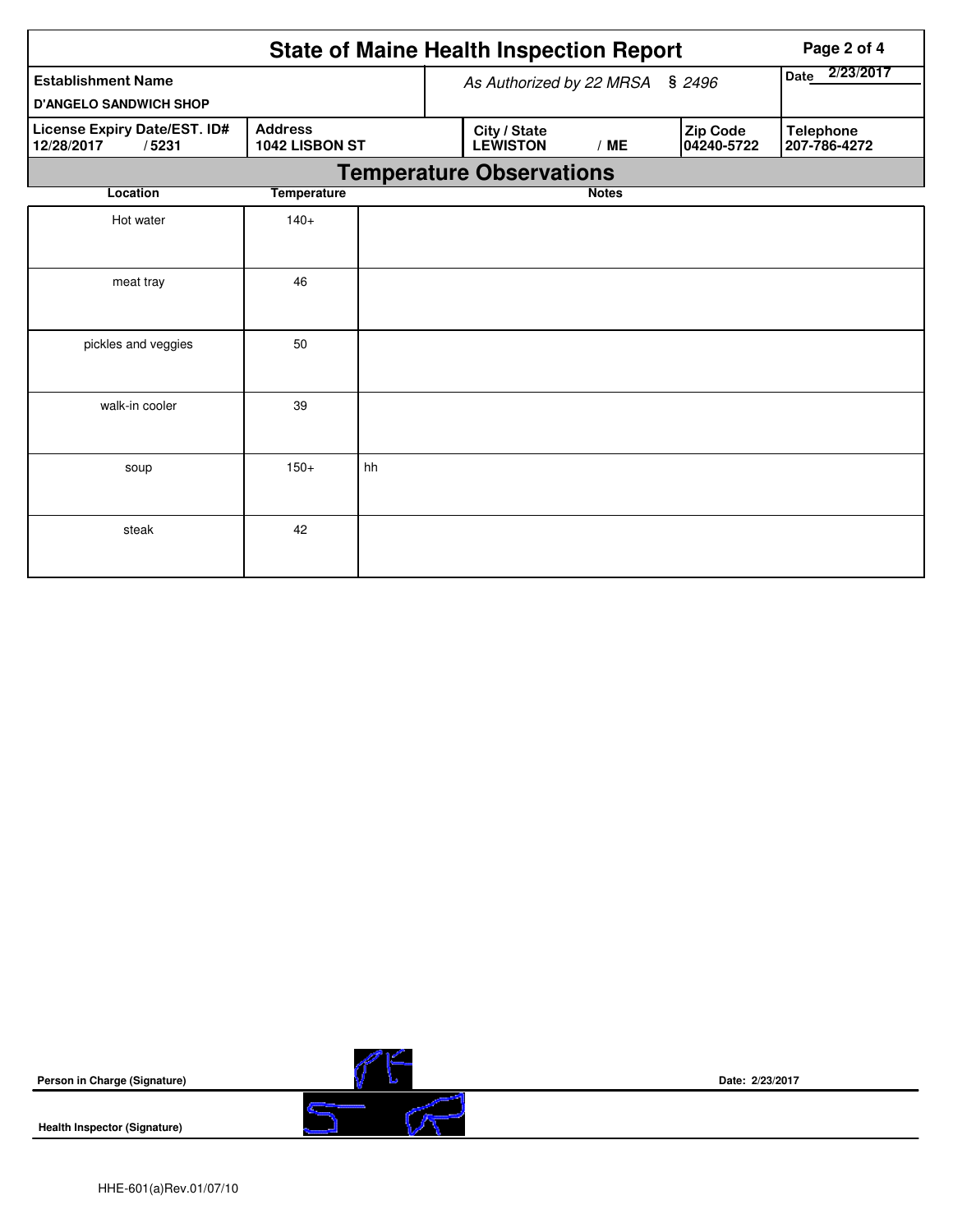|                                                                                                                                                    | Page 3 of 4                      |                                 |    |                               |                   |  |  |  |  |
|----------------------------------------------------------------------------------------------------------------------------------------------------|----------------------------------|---------------------------------|----|-------------------------------|-------------------|--|--|--|--|
| <b>Establishment Name</b>                                                                                                                          |                                  |                                 |    |                               | 2/23/2017<br>Date |  |  |  |  |
| <b>D'ANGELO SANDWICH SHOP</b>                                                                                                                      |                                  |                                 |    |                               |                   |  |  |  |  |
| License Expiry Date/EST. ID#<br>12/28/2017<br>/5231                                                                                                | <b>Address</b><br>1042 LISBON ST | City / State<br><b>LEWISTON</b> | ME | <b>Zip Code</b><br>04240-5722 |                   |  |  |  |  |
| <b>Observations and Corrective Actions</b>                                                                                                         |                                  |                                 |    |                               |                   |  |  |  |  |
| Violations cited in this report must be corrected within the time frames below, or as stated in sections<br>8-405.11 and 8-406.11 of the Food Code |                                  |                                 |    |                               |                   |  |  |  |  |
| 20: 3-501.16.(A).(2): C: PHF not maintained at 41 F or less.                                                                                       |                                  |                                 |    |                               |                   |  |  |  |  |
| INSPECTOR NOTES: one side of sandwich bar is out of temp meat tray 46 vegetables 50 discarded & denatured                                          |                                  |                                 |    |                               |                   |  |  |  |  |

45: 4-204.12: N: Equipment openings, closures and deflectors are improperly designed and constructed.

INSPECTOR NOTES: replace split door seal walk-in cooler

INSPECTOR NOTES: replace all cracked floor tiles

53: 6-201.11: N: Floors, walls, and ceilings are not smooth and easily cleanable.